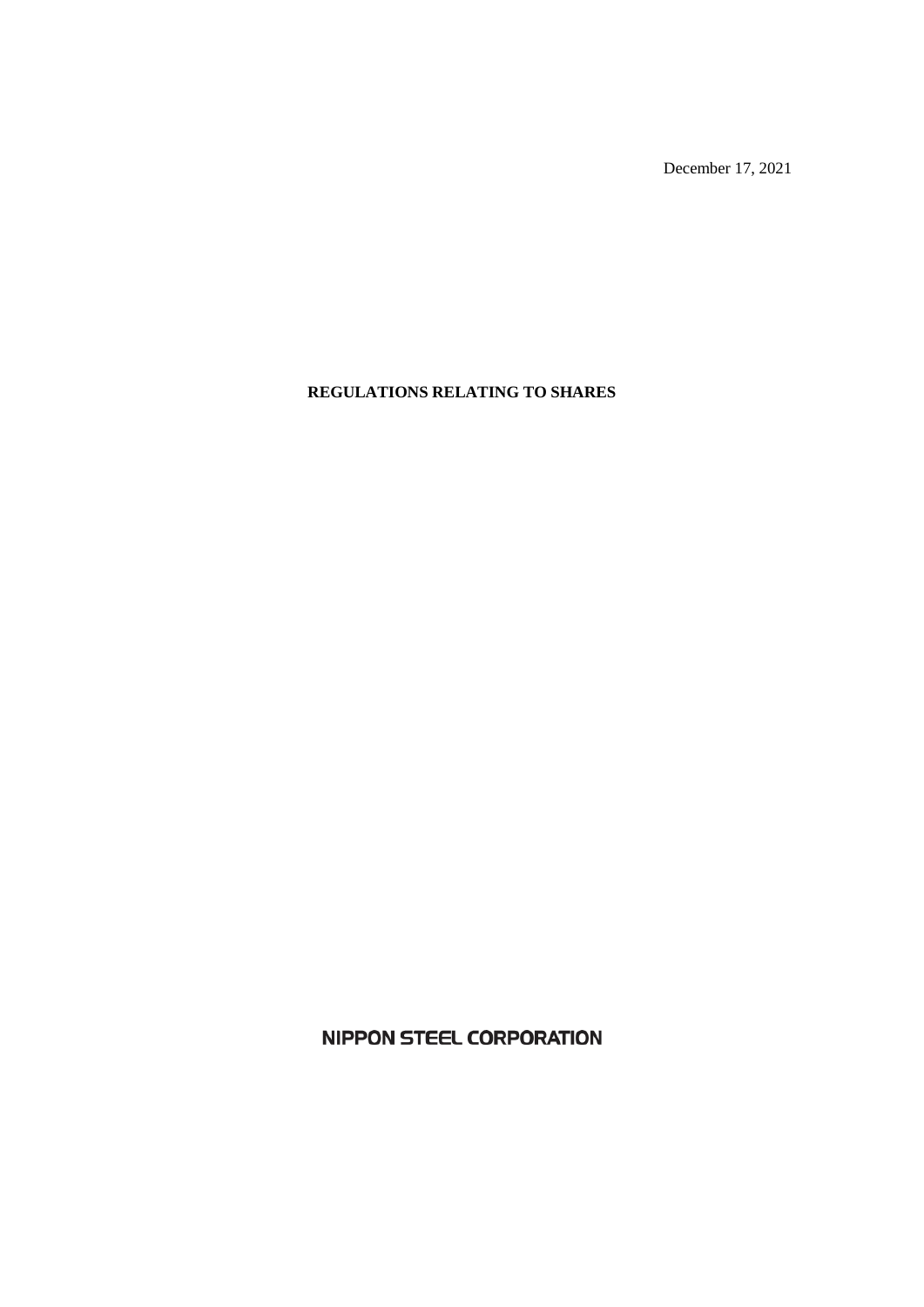# **REGULATIONS RELATING TO SHARES OF NIPPON STEEL CORPORATION**

# **CHAPTER I GENERAL PROVISIONS**

**Article 1.** (Purpose)

Handling of shares of NIPPON STEEL CORPORATION (hereinafter the "Company") including the procedures for exercising shareholders' rights and other matters shall be governed by these Regulations pursuant to applicable law, the Articles of Incorporation of the Company, as well as the relevant provisions stipulated by Japan Securities Depository Center, Inc. (hereinafter "JASDEC") and account management institutions such as securities companies and other institutions in which shareholders have opened transfer accounts (hereinafter the "Securities Companies and Other Institutions").

### **Article 2.** (Registration Agent)

The Company's registration agent with respect to its shares (hereinafter the "Share Registration Agent") and its place of business shall be as follows:

| <b>Share Registration Agent:</b> | Sumitomo Mitsui Trust Bank, Limited  |
|----------------------------------|--------------------------------------|
|                                  | 1-4-1, Marunouchi, Chiyoda-ku, Tokyo |
| Place of Business:               | Sumitomo Mitsui Trust Bank, Limited  |
|                                  | <b>Transfer Agency Department</b>    |
|                                  | 1-4-1, Marunouchi, Chiyoda-ku, Tokyo |

### **CHAPTER II**

### **REGISTRATION IN THE REGISTER OF SHAREHOLDERS**

**Article 3.** (Registration in the Register of Shareholders)

1. Registration in the register of shareholders and changes to the matters recorded in the register of shareholders shall be made based on notices of all shareholders from JASDEC pursuant to Article 151 of the Act on Book-Entry Transfer of Company Bonds, Shares, etc. (hereinafter referred to as the "Transfer Act") and notice from other similar institutions except for notice (hereinafter referred to as the "Individual Shareholder Notice") pursuant to Article 154, Paragraph 3 of the Transfer Act.

2. Except as set forth in the preceding paragraph, in the case of issuance of new shares or in other cases as required by the applicable law, registration in the register of shareholders and changes to the matters recorded in the register of shareholders shall be made without notices from JASDEC.

3. Entries in the register of shareholders shall be made with the characters and symbols designated by JASDEC.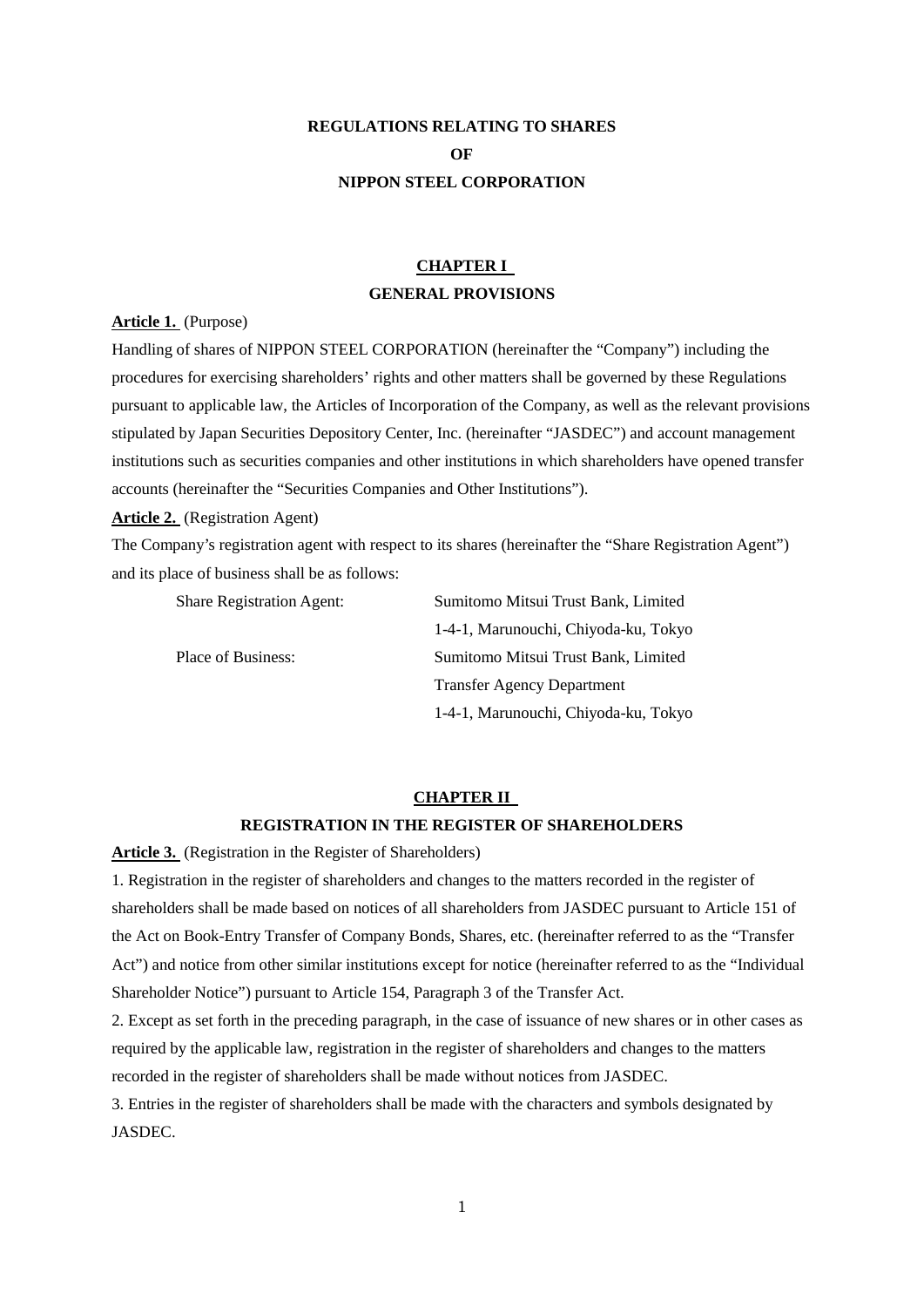### **Article 4.** (Notification by Shareholders)

A shareholder shall notify its name and address to Share Registration Agent through Securities Companies and Other Institutions and JASDEC. The same shall apply to any change of registered information.

**Article 5.** (Notification of Representatives of Corporate Shareholders)

A shareholder that is a corporation shall notify the name of one (1) representative to the Share Registration Agent through Securities Companies and Other Institutions and JASDEC. The same shall apply to any change of registered information.

**Article 6.** (Notification of Representatives of Jointly Owned Shares)

Shareholders who jointly own shares shall appoint one (1) representative, and notify the name and address of such representative to the Share Registration Agent through Securities Companies and Other Institutions and JASDEC. The same shall apply to any change of registered information.

**Article 7.** (Notification relating to Legal Representative)

A legal representative such as a person having parental authority or a guardian of a shareholder shall notify its name and address to the Share Registration Agent through Securities Companies and Other Institutions and JASDEC. The same shall apply to any change in or discharge of such legal representative.

**Article 8.** (Notification of Place to Receive Notice by Foreign Resident Shareholders)

A shareholder residing in a foreign country or its legal representative shall appoint a standing agent in Japan or designate a place in Japan to receive notices. The name and address of the standing agent or the place to receive notices shall be notified to the Share Registration Agent through Securities Companies and Other Institutions and JASDEC. The same shall apply to any change in or discharge of such standing agent or place to receive notices.

**Article 9.** (Treatment of Notifications through JASDEC)

A notification by a shareholder that is submitted through Securities Companies and Other Institutions and JASDEC shall be deemed as a notification from such shareholder.

**Article 10.** (Registered Pledgees for Shares)

The provisions of this Chapter shall apply *mutatis mutandis* to the registered pledgees of shares.

#### **CHAPTER III**

## **PROCEDURES FOR EXERCISING SHAREHOLDER'S RIGHTS, ETC.**

**Article 11.** (Identification of Shareholders)

1. If a shareholder (including a shareholder to whom the Individual Shareholders Notice is given) claims or exercises other shareholder's rights (hereinafter collectively referred to as the "Claims, etc."), such shareholder shall attach or provide evidence to support that the shareholder is the person who made such Claims, etc., unless otherwise such Claims, etc. are made through Securities Companies and Other Institutions and JASDEC.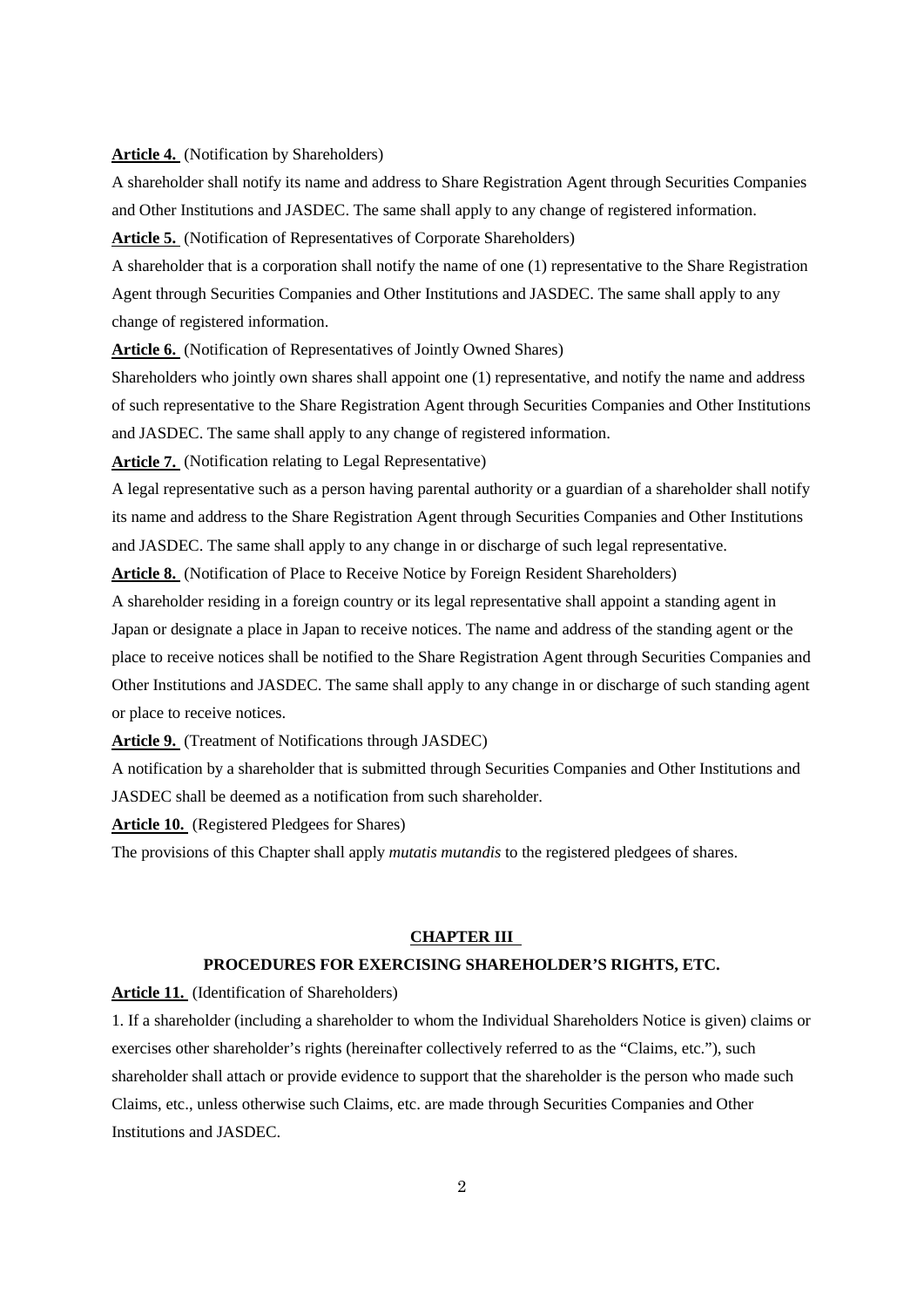2. The Claims, etc. by the agent of a shareholder shall be made pursuant to the provisions of the preceding paragraph with a power of attorney bearing the signature or the name and seal of the shareholder attached thereto. In such power of attorney, the name of the agent and its representative and address shall be indicated. In addition, the provisions of this the preceding paragraph shall apply *mutatis mutandis* to the registered pledgees of shares.

**Article 12.** (Procedures for Exercise of Minority Shareholders' Rights, etc.)

When a shareholder exercises its minority shareholders' rights etc., as defined in Article 147, Paragraph 4 of the Transfer Act, directly with the Company, such shareholder shall make a request for such exercise by submitting a document bearing the signature or the name and seal of such shareholder, attaching an Individual Shareholder's Notice issued by Securities Companies and Other Institutions and other required documents.

**Article 13.** (Description of Shareholder Proposals in Reference Documents for Exercising Voting Rights) If a shareholder exercises its right to propose an agenda item for a General Meeting of Shareholders pursuant to the preceding Article, and the number of characters used for describing each of the following matters regarding such proposed agenda item exceeds 400, the Reference Document for Exercising Voting Rights may state a summary of each of such matters.

1. Reason for the proposal; and

2. If the proposal is about the election of Directors or Accounting Auditor, matters to be stated for each candidate.

### **CHAPTER IV**

## **PURCHASE OF LESS THAN ONE UNIT OF SHARES**

**Article 14.** (Method of Requesting Purchase)

In case that purchase of less than one unit of shares is requested, such request shall be made through Securities Companies and Other Institutions and JASDEC.

**Article 15.** (Determination of Purchase Price)

The purchase price for a purchase request in accordance with the preceding Article shall be an amount equal to the closing price per share (the "Closing Price") on the Tokyo Stock Exchange, Inc. ("TSE") on the day on which the purchase request is received at the Share Registration Agent's place of business multiplied by the number of shares in the purchase request; provided, however, that if no sales of shares take place on the applicable day, or the applicable day falls on a holiday of the TSE, the purchase price shall be an amount equal to the price per share settled at the first sale of shares thereafter multiplied by the number of shares in the purchase request.

**Article 16.** (Payment of Purchase Price)

1. The Company shall pay the amount of the purchase price calculated pursuant to the preceding Article 14 after deduction of the handling fees set forth in Article 23 and, unless the Company separately provides otherwise, the Company shall pay or complete procedures for payment of the purchase consideration by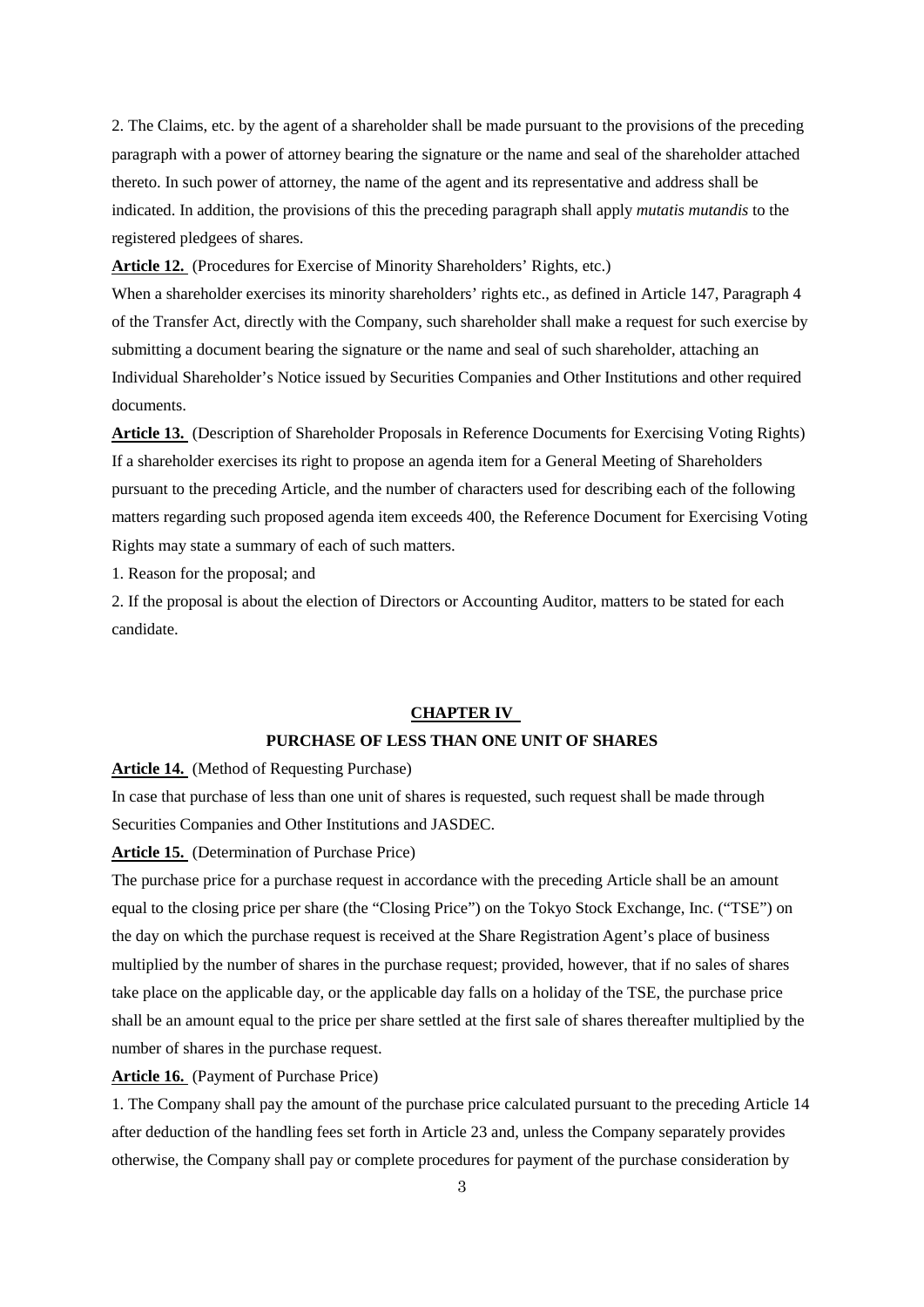the fourth business day from the day following the day on which the purchase price per share is determined; provided, however, that if the purchase price includes the right to dividend from surplus, stock split, etc., the Company shall pay or complete procedures for payment of the purchase consideration no later than the record date thereof.

2. A person requesting share purchase may request payment of the purchase consideration be made by transfer to the bank account designated by such person or by cash payment through Japan Post Bank Co., Ltd.

### **Article 17.** (Transfer of Purchased Shares)

The less than one unit of shares requested for purchase shall be transferred to the transfer account of the Company on the date of payment or completion of the procedures for payment of the purchase consideration in accordance with the preceding Article.

# **CHAPTER V SALE OF LESS THAN ONE UNIT OF SHARES**

**Article 18.** (Method of Requesting Additional Purchase of Less than One Unit of Shares) In case that a shareholder who holds less than one unit of shares requests that the Company sell its shares in such number that will constitute one (1) unit when added to the less than one unit of shares held by it (hereinafter referred to as the "Request for Additional Purchase"), such request shall be made through Securities Companies and Other Institutions and JASDEC in accordance with the procedures as provided by JASDEC.

**Article 19.** (Request for Additional Purchase in Excess of Available Treasury Shares)

If the aggregated number of shares requested in Requests for Additional Purchase on the same day exceeds the number of treasury shares available for transfer by the Company, no Requests for Additional Purchase on that day shall come into effect.

### **Article 20.** (Determination of Purchase Price)

The additional purchase price for shares relating to a Request for Additional Purchase (the "Additional Purchase Price") shall be an amount equal to the Closing Price on the Tokyo Stock Exchange on the day on which the purchase request is received at the Share Registration Agent's place of business multiplied by the number of shares in the Request for Additional Purchase; provided, however, that if no sales of shares take place on the applicable day, or the applicable day falls on a holiday of the TSE, the purchase price shall be an amount equal to the price per share settled at the first sale of shares thereafter multiplied by the number of shares in the purchase request.

**Article 21.** (Transfer of Additionally Purchased Shares)

The Company shall apply to JASDEC for transfer of treasury shares to the shareholder's transfer account in a number equal to the number of shares in the Request for Additional Purchase on the day on which it has been confirmed that the sum calculated by adding the handling fees set forth in Article 23 to the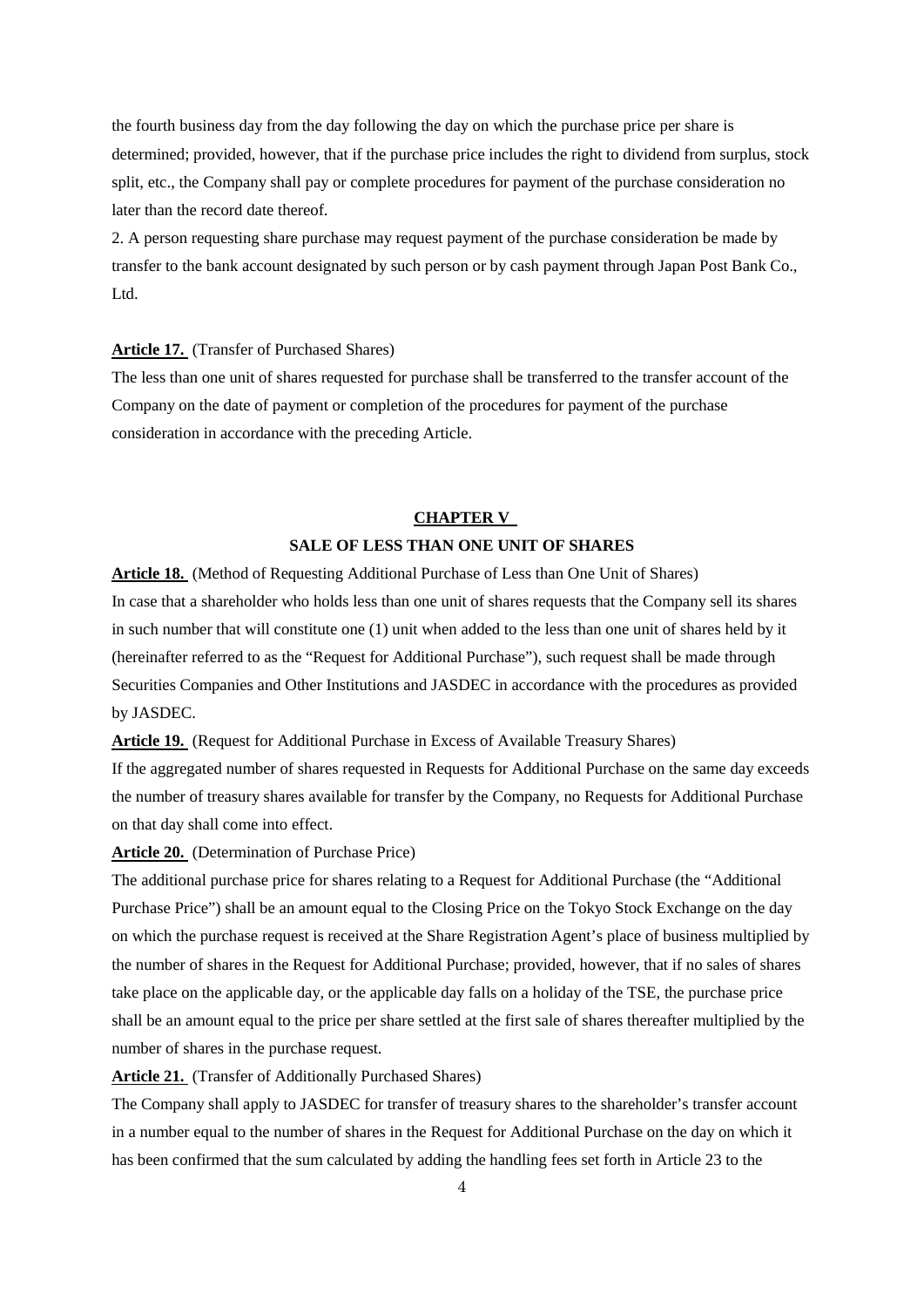Additional Purchase Price has been remitted to the bank account designated by the Company through Securities Companies and Other Institutions.

**Article 22.** (Period of Suspension for Request for Additional Purchase)

1. The Company shall suspend the acceptance of Request for Additional Purchase every year from the period starting from the tenth business day prior to and ending on the respective dates listed below: (1) March 31;

(2) September 30; and

(3) Any other dates as provided by JASDEC, such as shareholder determination date or other dates.

2. Notwithstanding the preceding paragraph, the Company may, when it deems it necessary, suspend the acceptance of a Request for Additional Purchase.

# **CHAPTER VI SPECIAL TREATMENT OF SPECIAL ACCOUNT**

**Article 23.** (Exception for Special Account)

Matters related to shares of a shareholder who has opened a special account pursuant to the provisions of Article 131 of the Transfer Act shall be conducted in accordance with the procedures provided by JASDEC as well as by the account management institution of the special account.

# **CHAPTER VII**

# **HANDLING FEES**

**Article 24.** (Handling Fees)

Handling fees pertaining to purchase of less than one unit of shares shall be determined separately.

### **CHAPTER VIII**

# **JUSTIFIABLE GROUNDS FOR REQUEST FOR A NOTICE TO ALL SHAREHOLDERS**

**Article 25.** (Justifiable Grounds for Request for a Notice of All Shareholders)

The Company shall treat the following cases as "justifiable grounds" pursuant to Article 151, Paragraph 8 of the Transfer Act.

(1) If the Company requires such a request to notify its shareholders of relevant information in accordance with the applicable law, securities listing rules, the Articles of Incorporation and other regulations, including foreign laws and regulations (hereinafter the "Laws and Regulations, etc.");

(2) If the Company requires such a request to publicly announce or provide any public agencies or financial instruments exchanges with information related to its shareholders in accordance with the Laws and Regulations, etc.;

(3) If the Company intends to implement a shareholders special benefit plan or take any other action